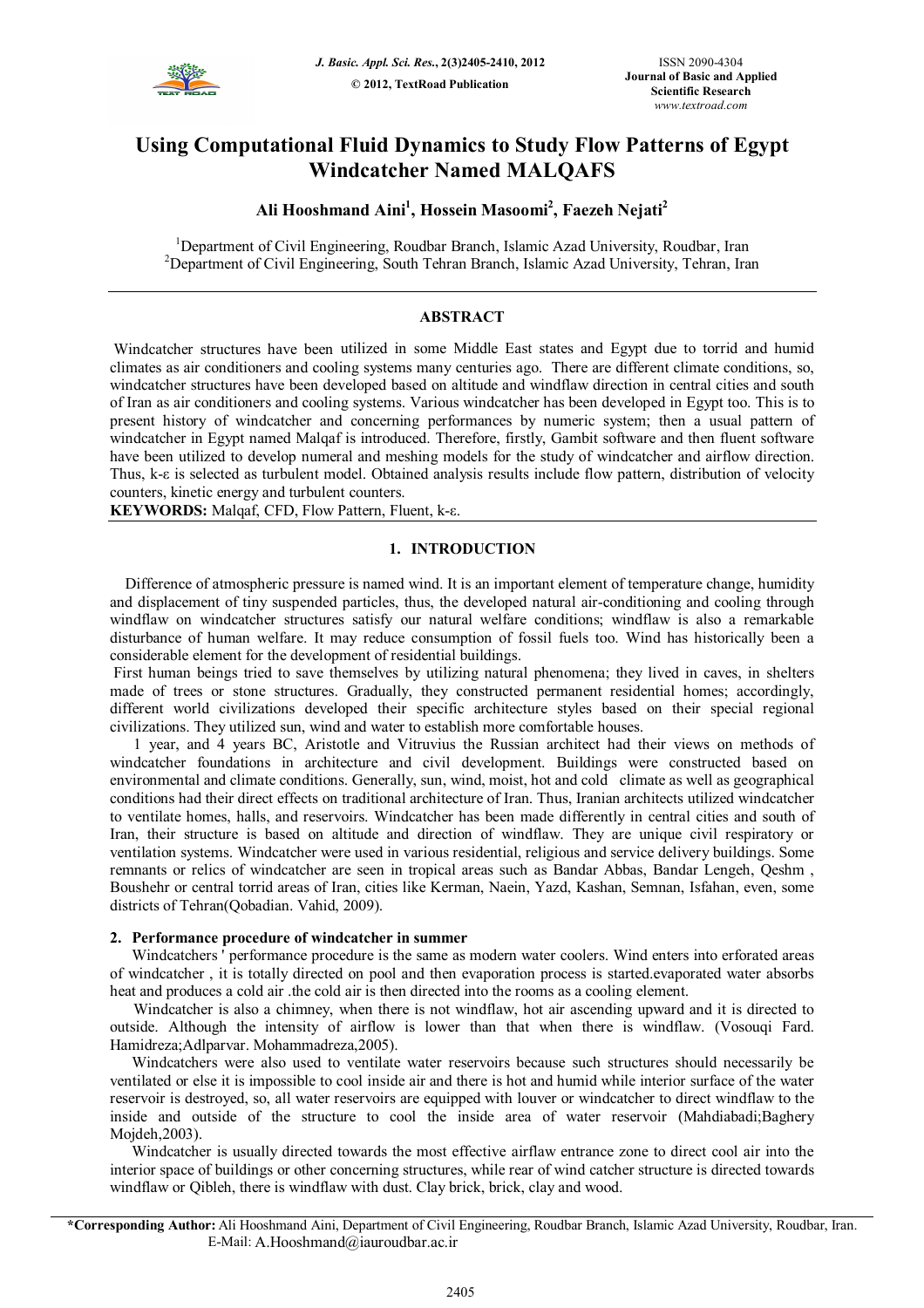#### **3. History of windcatcher**

Wind catcher is a masterpiece of Iranian engineering, its' designer and inventor is unknown. Fully conversant architects and builders of the engineering master pice, namely, windcatcher have utilized basics of aerodynamic, termodynamic, heat transfer, material resistance and effective thermal standards to create it. There is not comprehensive and precise information, but definitly, ancient Iranians invented windcatcher because they knew how to consruct windcatchers and how to direct airflow into concerning structures to refresh inside air.

There are many different names of windcatcher on Iranian dictionary, including, Badahanj, Badahang, Badkhan, Badkhaneh, Badkhor, Badras, Badghard, and Badang. Some Iranian poets named windcatcher differently. Abuabdollah Jafar Ibne Mohammad Roodaki Samarqandi , the mealymouthed poet named windcatcher Badghard in a couplet:

Too many equipped buildings with wind catchers There were happy pledged people

Many historical remnants and books have mentioned wind and its remarkable role in human welfare, Zoroaster, the holy prophet of Iran who according to historians lived 660 years BC sayed:

"We worship land and heaven, graceful heavenly creature, wind; we also worship summit of Alborz mountain,soil and all useful heavenly creatures."

Contemporary well-known and the most reputable Iranian architect has refered to the history of windcatchers, then he said:

"windcatcher is not a new phenomenon but a historical invention utilized with different names in antient Iran, including Vatghar, Badhanj, Khishood, Khishkhan.

Some European and American tourists who have traveled to Iran have reported performance procedures and structure of windcatchers. e.g, Macopolo has written on his itinerary that:

"It is treably hot in Iran, there are many towns and cities,Hormoz is a city inhabited with Iranian citizens who speak in Arabic, they have constructed windcatchers on their houses to ventilate them and direct windflaw into the houses to make them cool and refresh the inside air."

Figure 9 is concerning to Boushehr, Bukinkham has painted and published it on his itinerary in 1802(Farshad. Mahdi,1997).



**Figure1.** Painted and published image of Boushehr on Buckingham's' itinerary

Yazd, the historical city is well-known for its wind catcher, there are majority of windcatcher compared with other central cities of Iran. (Taraghinejad. Amir,2011), the highest wind catcher is wind catcher of Dolatabad garden. The mentioned garden is a unique large remnant of Zand dynasty. Mohammad Taghi Khan Bafghi, named the great khan established the garden in Yazd in 1160 solar hegira (Figure.2)(Qasenm Vatar . Mohammad et al, 2006).



**Figure 2.** windcatcher of Dolatabad garden the highest wind catcher of the world (Taraghinejad. Amir,2011)

Development of modern architecture, especially utilization of mecahnical installations has gradually defamed remarkable usage of natural climate conditions in newly constructed buildings, but the involved profesional architects and ordinary people have continually focused more on climate to save environment.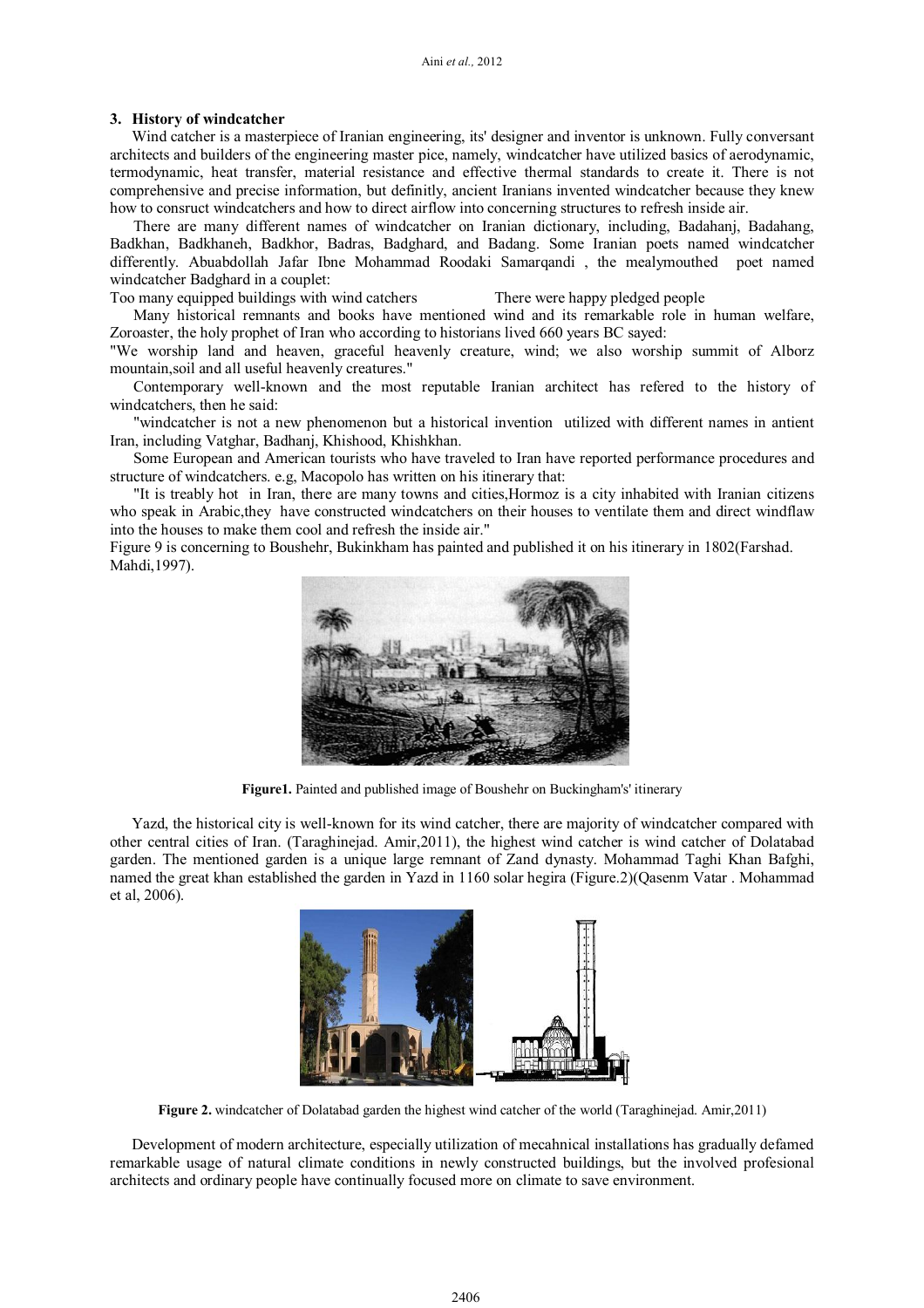Friendly Environmental technology has remarkably facilitated recycling and resumption of industrial vaste materials to utilize pure and clean solar, wind, and water energy. Designers of traditional architecture have also tried to focus more on climate and environmental conditions to establish residential buildings and other concerning structures.

Exesive use of nonrenewable focil energies is the most important deficiency in modern architecture because of cheap materials , ineffective transportation system, unfit practical designs of heating and cooling systems are due to ignorance of climate conditions(Askarinejad, Amin, 2003). thus, qualified and experienced experts have effectively tried to utilize native construction materials based on modern technologies , they try to use renewable solar, wind, and water energies in cooling and heating systems to develop modern air conditioning units , architects and professionals of energy systems should neceaaarily utilize modern technology based on regional climate conditions(Khodabakhshi, Shohreh; Mofidi. Seyed Majid, 2001).

Currently, 40% of energy is used in constructed residential buildings, it is remarkably utilized in cooling and heating systems, not only fossil fuels are vasted irregularly, but also they pollute the environment (Kalantar. Vali, 2009).

Environment is drastically being polluted now because of excessive usage of fossil and electrical fuels. Thus, Uthomatic ventilation by windcatchers facilitate remarkable energy saving. Residential constructions should utilize the lowest proportion of energy both in heating and cooling systems.

Currently advanced technology has remarkably reduced constructional energy consumption by heating and cooling systems. According to a study of Americal HED plan of housing and industry, it has resulted in 160 Milliard USD saved energy.

The plan is to be enforced to automatically reduce consumable energy in high cost industries. Thus, the involved authorities decided to automatically utilize Iranian wind catcher systems(Vosoughifar, Hamidreza. Adl parvar. Mohammadreza, 2005).

#### **4. Windcatchers of Egypt (Malqaf)**

Figure 3 is showing an egyptian Malqaf including a high pillar at the top of the building and perforated structure or entrance section of the windcatcher is directed toward north winds covered with an almost 30 degree plate to direct air into the pillar(figure 4). Roof of egyption Malqaf is an even rectangular. There are differently constructed residential buildings in Qahereh equiped with Malqaf(figure 5).

In a large housing in Qahereh the Malqaf is founded at the top of terrace. The high pillar links the maqaf to the lover story. There are many constructed Malqaf pertaining to 19th century, the ventilators or namely, perforated enetrance area are directly linked to the lower story through a roof window, Malqaf of Qahereh is the singular superior windcatcher developed by the well-known egyptian architect named Moheboldin Shafiolmovakel in 1350 AH or lunar hijirah(Bahadori Nejad. Mahdi, Dehghani. Alireza, 2008).



**Figure 3.** The singular Egyptian Malqaf developed by Qaouf Mohebodin Ashafi almavaghi, the main Malqaf of Alsouhami residential unit in Cairo(Bahadori Nejad. Mahdi, Dehghani. Alireza, 2008).



**Figure 4.** A- Internal view and B- External view of the Malqaf (Bahadori Nejad. Mahdi, Dehghani. Alireza, 2008).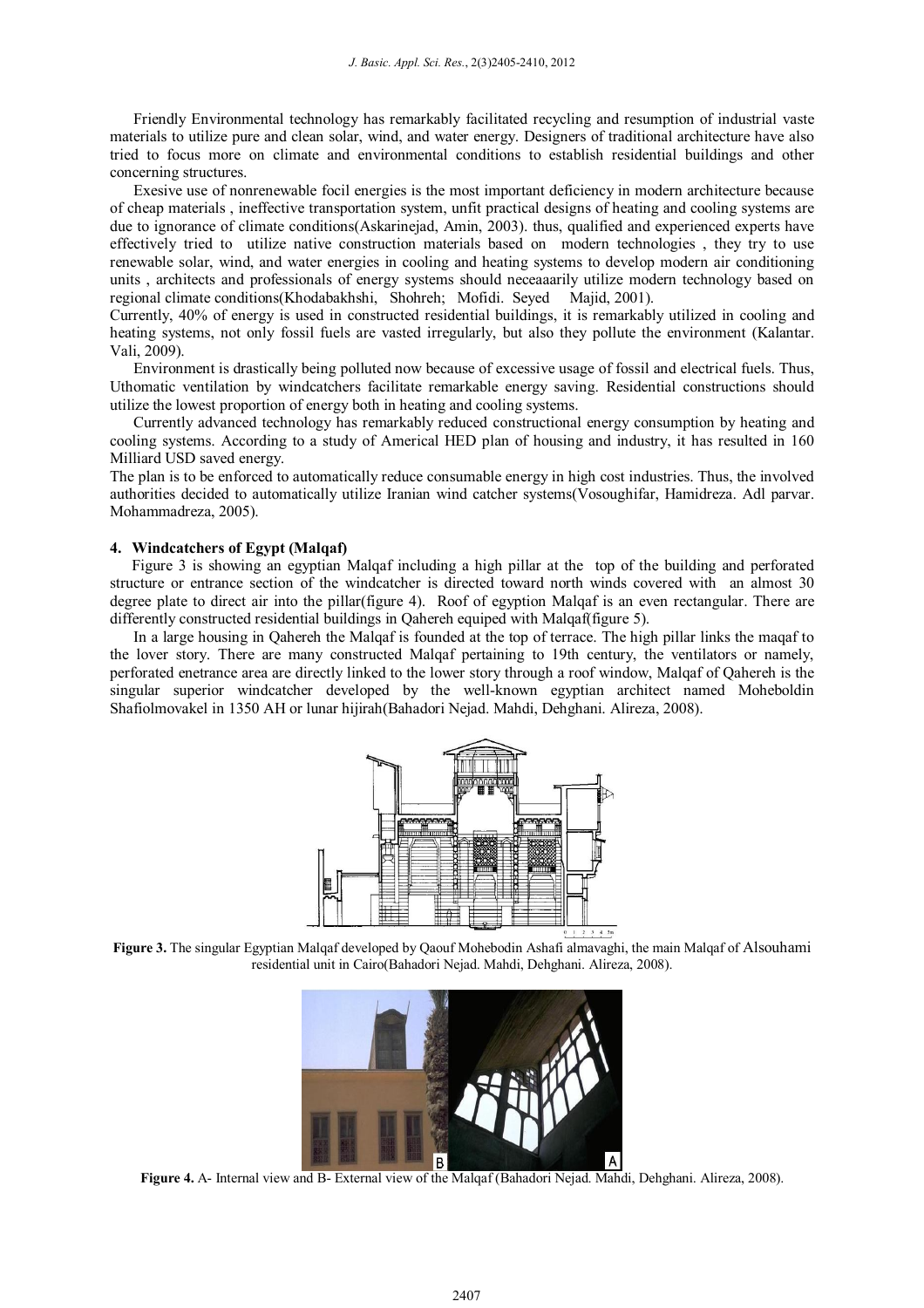## **5. Numeral simulation of wind catcher**

There are three methods to solve concerning problems of fluid mechanics; they include tentative, analytical and numeral methods. In engineering calculations, different sciences have remarkably advanced in 10 recent decades. Majority of researchers are using numeral systems because of high cost tentative systems or ineffective analytical systems to solve concerning problems (Soltani. Majd, rahimi Asl.Rouhollah, 2007).

Gambit software was utilized to recognize and calculate airflow behavior passing through the wind catcher based on available maps (figure.6). According to figure.6, air entrance velocity and output pressure have been used to solve the problems. Then the calculated results are entered into fluent software.

Fluent is the most advanced and complex numeral programming software to model air flow and thermal transfer. The software is based on limited volume that is a very powerful and effective calculation method in fluid mechanics(Shojaeifard. Mohammadhasan, Nourpoor. Hashtroudi,2007).

k-ε is chosen as a turbulent model, it is a relatively complete and general but a very expensive model. It is to describe turbulent as well as medium entering turbulent properties to reduce effective disturbance. There are two air transfer equations named PED or partial differential equation, they are applied to solve k, turbulent kinetic energy and reduction rate of turbulent kinetic energy.



**Figure 6.** Enforced windflaw limitations

k-ε standard model, air transfer equation (1) and (2) for ε, k is applied by the fluent software:

$$
\frac{\partial}{\partial t}(\rho k) + \frac{\partial}{\partial x_i}(\rho k u_i) = \frac{\partial}{\partial x_i} \left[ \left( \alpha + \frac{\alpha_t}{\sigma_k} \right) \frac{\partial}{\partial x_j} \right] + G_k + G_b \qquad (1)
$$
  

$$
\frac{\partial}{\partial t}(\rho \varepsilon) + \frac{\partial}{\partial x_i}(\rho \varepsilon u_i) = \frac{\partial}{\partial x_i} \qquad \alpha + \frac{\alpha_t}{\sigma_k} \frac{\partial}{\partial x_j}
$$
  

$$
+ C_{Is} \frac{\varepsilon}{k} (G_k + C_{3s} G_b) \quad C_{2s} \rho \frac{\varepsilon^2}{k}
$$
  

$$
k = \frac{1}{2} (\overline{u'^2} + \overline{v'^2} + \overline{w'^2}) \qquad (3)
$$

K is mass unit of concerning turbulent of kinetic energy  $\omega$  = turbulent viscosity

There are five constant and controllable equations including following values:

 $\sigma_{\rm k} = 1.0$   $C_{\alpha} = 0.09$   $C_{1\epsilon} = 1.44$   $C_{2\epsilon} = 1.92$   $\sigma_{\epsilon} = 1.30$ 

Gk = produce turbulent kinetic energy for medium velocity gradient.

 $Gb =$  produced turbulent kinetic energy for buoyancy force.

Obtained results of airflow have shown based on 7 -11 figures. As shown in figure.7, maximum velocity is viewed at the floor of structure. According to figure 8, maximum velocity vectors directed toward x are also viewed at the concerning instance floor. Maximum values of velocity are directed toward Y are divided into two internal and external sections of Malqaf (figure.9). Pattern of windflaw is shown by figure 11.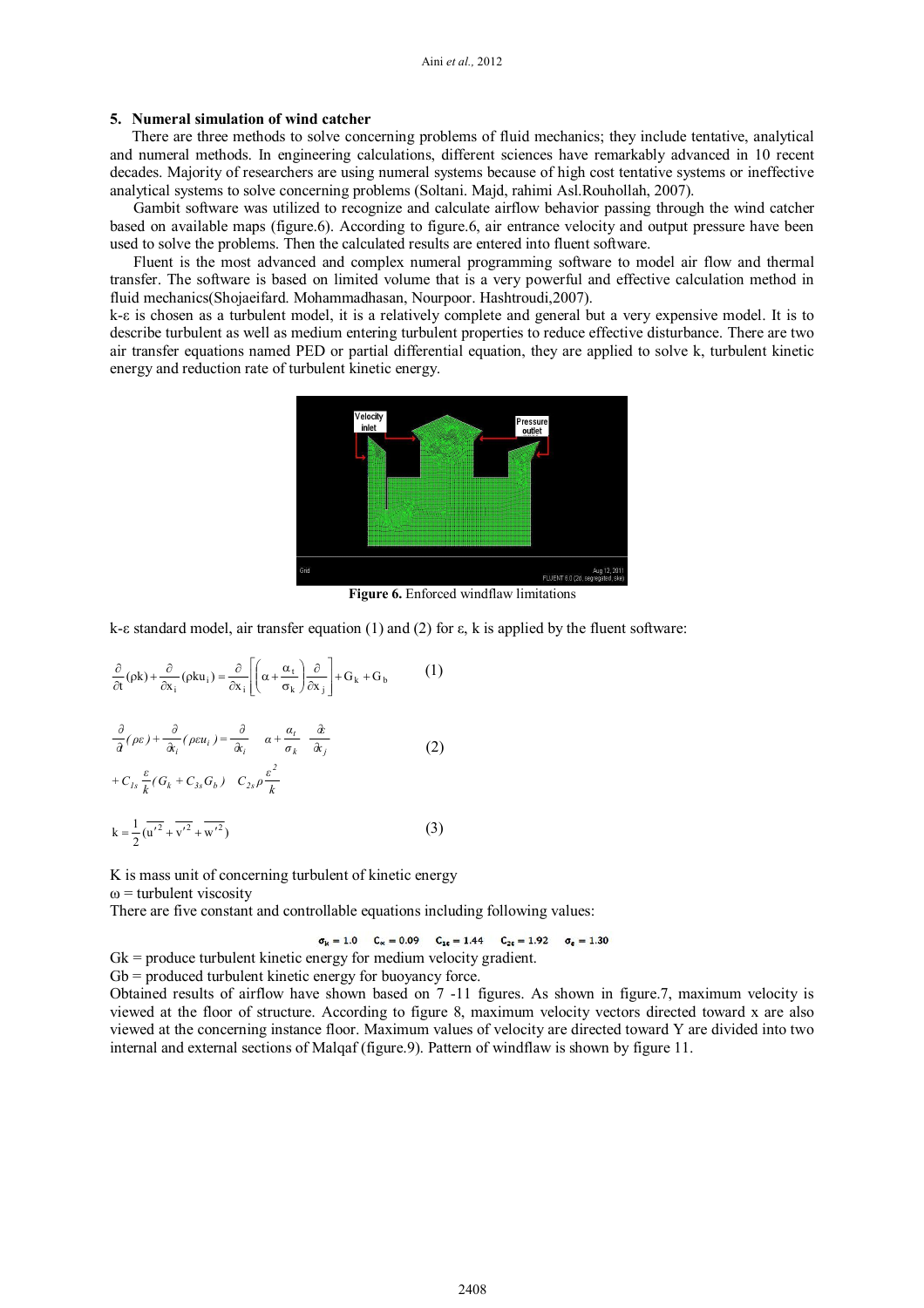

**Figure 7.** view of velocity vectors of Malqaf



**Figure 8.** X directed velocity vectors of Malqaf



Figure 9. Y directed velocity vectors of Malqaf



**Figure 10.** Counters of Kinetic turbulent energy vectors of Malqaf